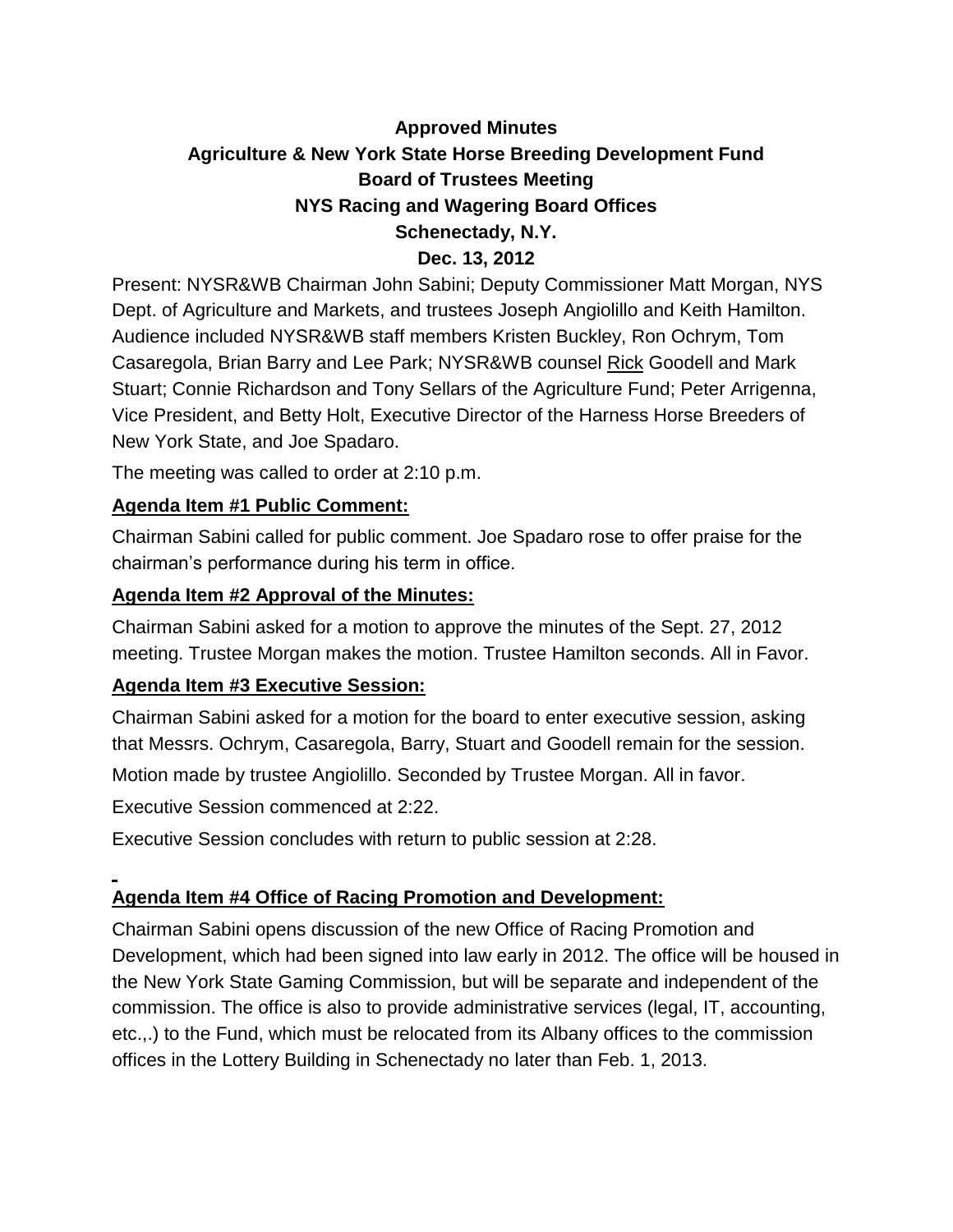The first step in the transition was the negotiated buyout of the lease in Albany with Harmony

Mills. Mr. Casaregola negotiated the buyout for \$10,000, or about half of the remaining lease payments. The buyout would be the  $4<sup>th</sup>$  Amendment to the original lease with Harmony Mills. Chairman Sabini asked for a motion to approve the buyout. Trustee Angiolillo made the motion; trustee Morgan seconded. All in favor.

Chairman Sabini then began discussion of the Memos of Understanding that needed to be adapted, at a later date, involving administrative services that the new Gaming Commission would be providing to the Fund. The Chairman said the process for writing the MOUs was underway.

### **Agenda Item #5 Harness Horse Breeders of NYS Contract:**

Chairman Sabini asked Mr. Mullaney to open discussion concerning the annual contract with the Harness Horse Breeders of New York State. This year's contract calls for monthly payments of \$25,000, a total of \$300,000 over the calendar year 2013, with the expectation that the HHB would perform additional duties involving registry of yearlings; monitoring of sustaining payments; dissemination (postage and distribution) of promotional materials; organizational help in hosting award banquets; expertise in scheduling of Sire Stake, Excelsior, and County Fair races, etc.,. Mr. Mullaney spoke of Mr. Arrigenna's invaluable assistance in putting together the Sire Stakes schedule and provided the board with a breakdown of salaries and expenses that the HHB said it would incur during calendar year 2013. Mr. Mullaney recommended that the contract be approved, with the addition of a clause calling for an audit. Betty Holt of the HHB addressed the board to further detail her organization's intent, and agreed to the inclusion of the audit clause.

On this matter, Chairman Sabini asked for two related motions to be approved: 1.) A motion to approve the resolution determining that the HHBNYS is a sole-source provider and 2.) A motion to approve the contract with the addition of the audit clause. Trustee Hamilton made the motion on the first matter, trustee Angiolillo seconded; trustee Angiolillo made the motion on the second matter, trustee Hamilton seconded. All in favor.

#### **Agenda Item #6 Agriculture & NYS Horse Breeding Development Fund Budget:**

Chairman Sabini asked Mr. Mullaney to detail the budget. Mr. Mullaney called on help from Messrs. Sellars and Casaregola in explaining the budget and the difficulty in reaching credible numbers, due to in large part to missing and misleading documents and changing personnel in the Fund's accounting department. Budget reflected last year's budget, updated with what were believed to be more accurate numbers. In addition to the traditional items, the budget, under the "Grant" category for accounting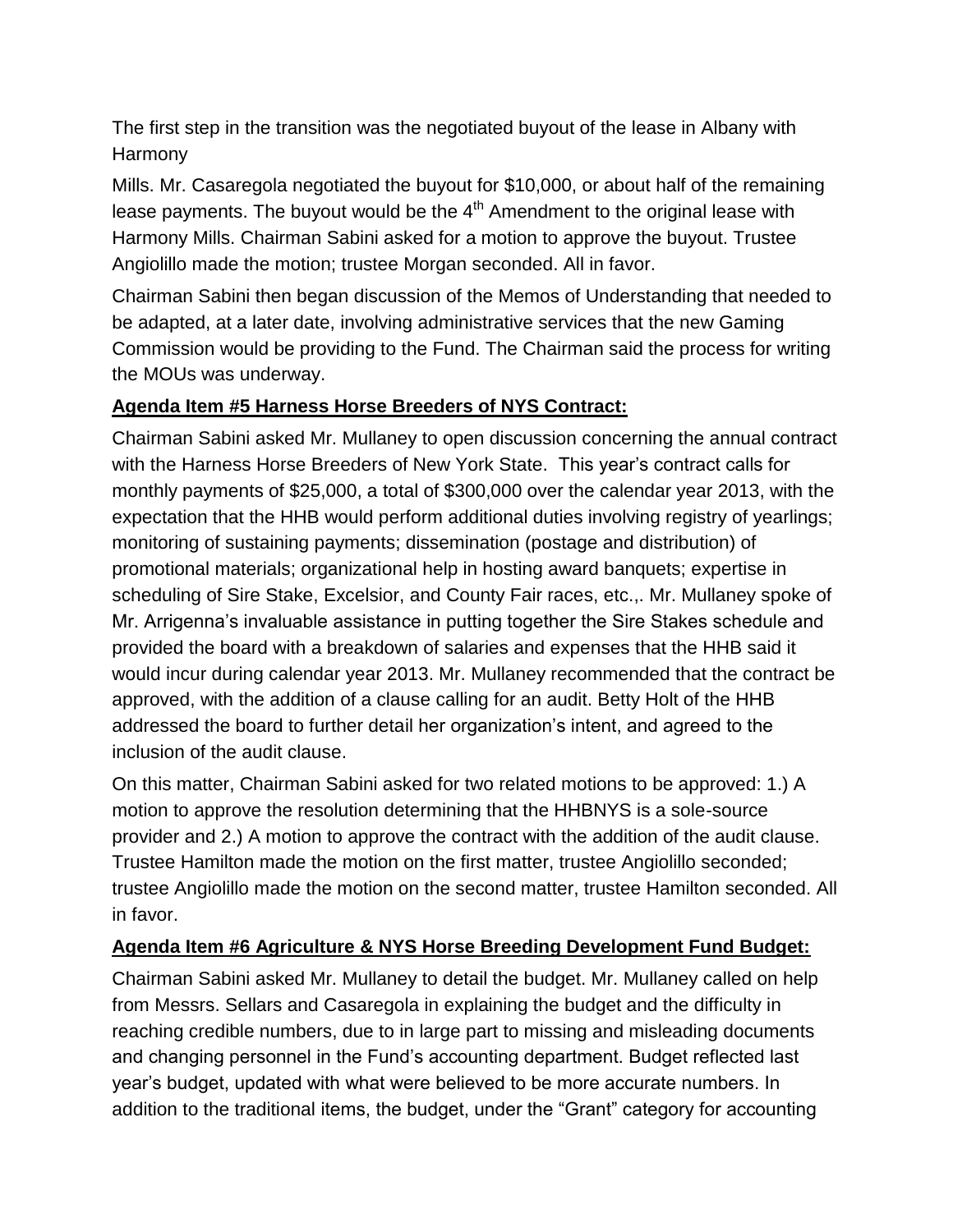purposes, included a one-time \$100,000 spend as additional help for all the state's county fairs, in addition to traditional funding for 4-H, the Harness Racing Museum in Goshen, the Goshen Historic Track, Morrisville College and the Harness Horse Youth Foundation. Chairman Sabini and Trustees Hamilton and Morgan expressed their understanding of difficulties with the Fund's accounting, and in arriving at a budget and, after several inquiries into the proposal from trustee Hamilton, Chairman Sabini asked for a motion to approve the budget. Trustee Angiolillo made the motion; trustee Hamilton provided the second. All in favor.

## **Agenda Item #7 Scheduling and Conditions of the New York Sire Stakes Races:**

Chairman Sabini thanked those involved in putting together the Sire Stakes schedule and conditions (Messrs. Hamilton, Barry, Stuart and Mullaney) and asked Mr. Mullaney for a presentation.

Mr. Mullaney expressed his gratitude and admiration for the selfless work of the HHB's Peter Arrigenna for calculating an estimate of purses and negotiating the schedule with executives

from the state's seven pari-mutuel tracks. Although purse money for the Sire Stakes is expected to be down from 2012, due to the impact of the Aqueduct racino opening, Mr. Arrigenna, through his negotiations with Yonkers -- which Mr. Mullaney witnessed – was able to retain all eight legs of the Sire Stakes, to the satisfaction of the other six standardbred pari-mutuel tracks.

Mr. Arrigenna spoke briefly to the board, after which Chairman Sabini asked for a motion to approve schedules for the Sire Stakes, Excelsior, County Fair and Fall Harvest races. Mr. Angiolillo made the motion, trustee Hamilton seconded. All in favor.

## **Agenda Item #8 Recalculation of Breeders' Awards:**

Chairman Sabini asked Mr. Mullaney to introduce the HHB's argument that the format calling for Breeders' Award distribution be tweaked to favor breeders whose horses perform well in open company (in races not limited to New York-breds). Ms. Holt addressed the board to further make the case for the change. Chairman Sabini asked for approval of the motion. Trustee Angiolillo made the motion; trustee Hamilton seconded. All in favor.

### **Agenda Item #9 Tioga Update:**

Tabled.

## **Agenda Item #10 Zweig Fund:**

Chairman Sabini read from a list of research proposals approved by the Zweig Fund's board of directors at its annual meeting at Cornell in November. Mullaney attended that meeting and provided observations and further detailed some of those proposals for the